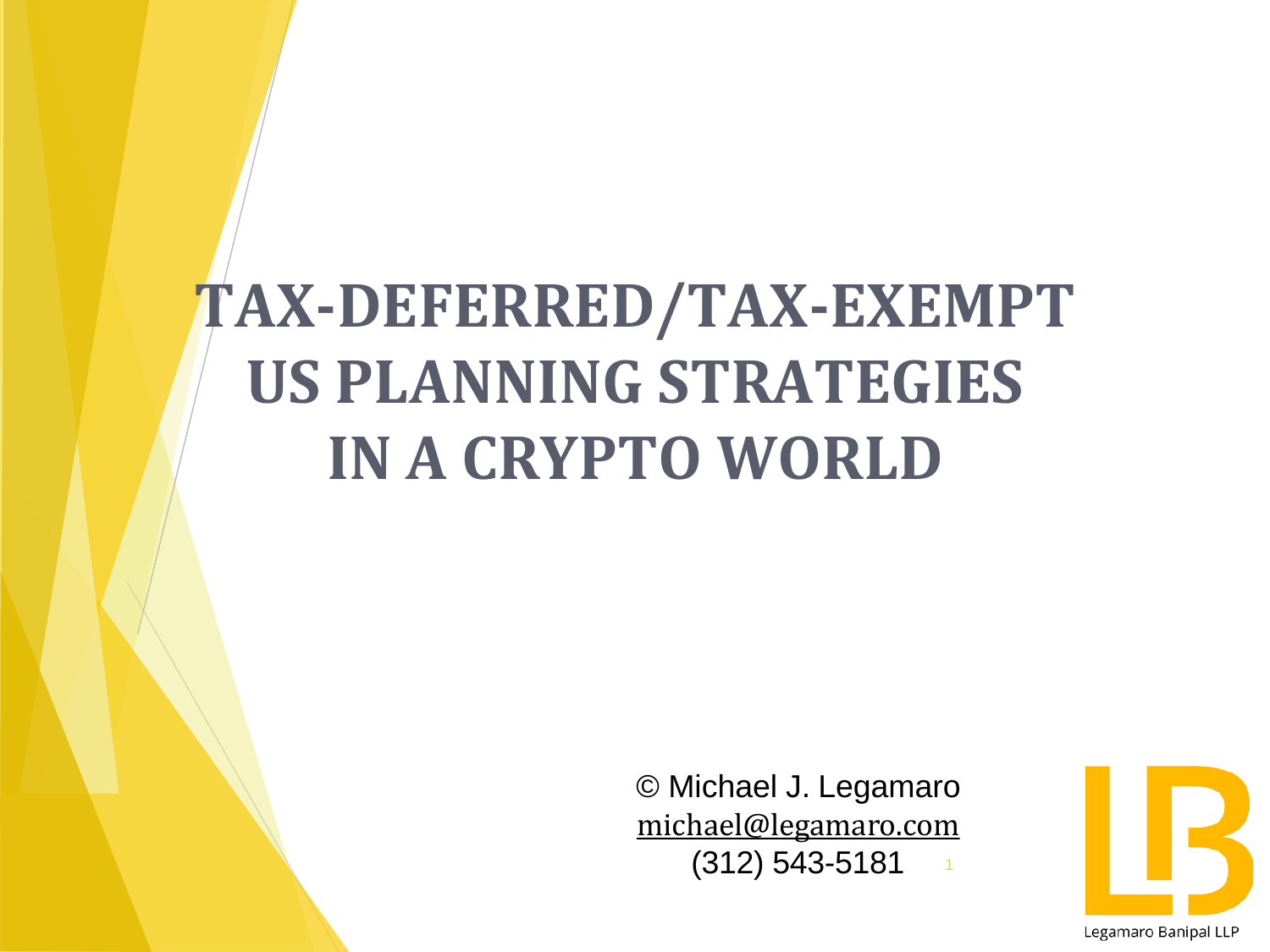# **Cryptocurrency – Is it "Currency"?**

Gains or losses in non-US currency is considered "ordinary income" or "ordinary loss" for US tax purposes

 Cryptocurrency is – however – not "currency" but "property" for US tax purposes: IRS Notice 2014-21

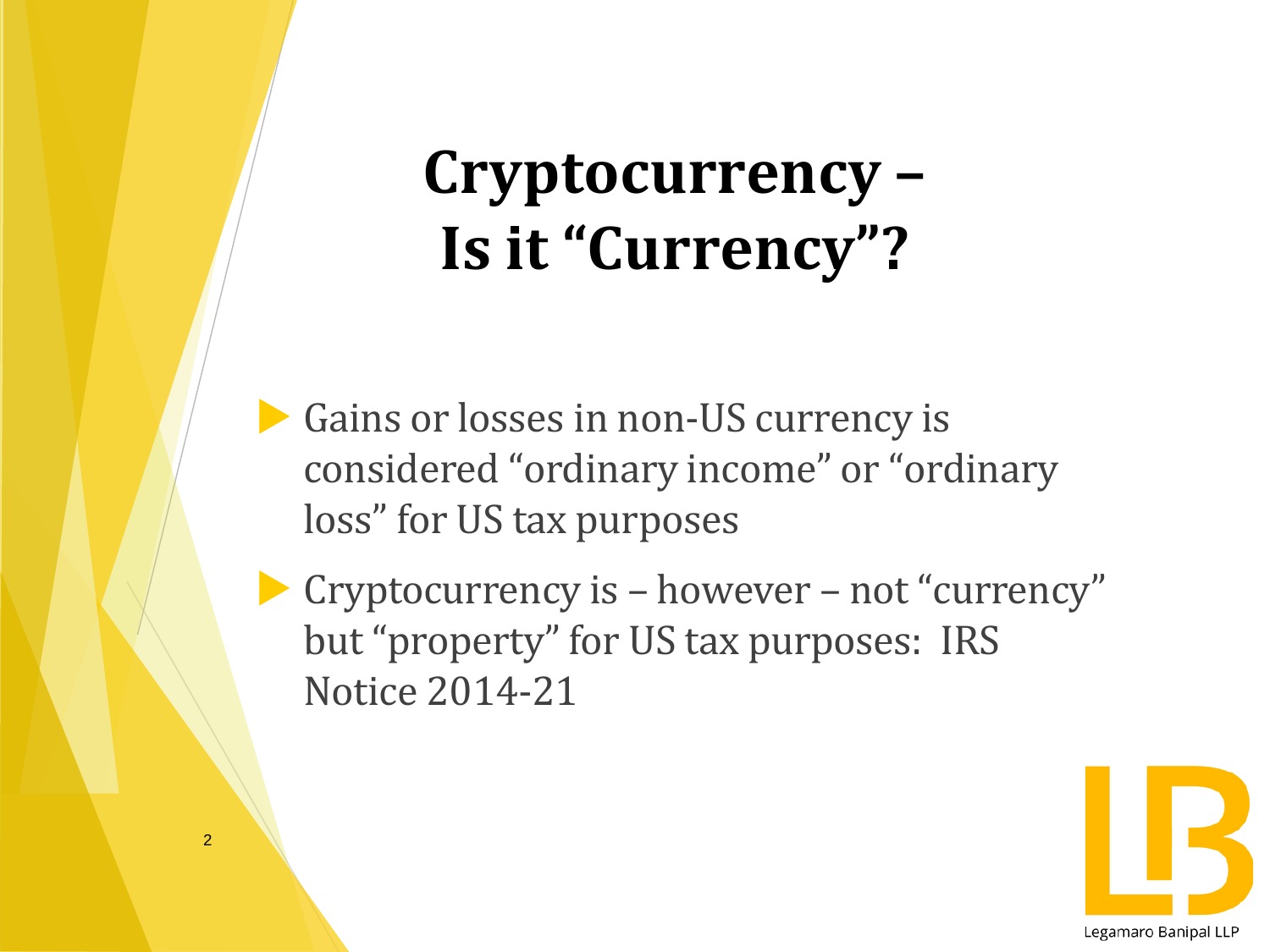# **Cryptocurrency – Property for Tax Purposes!**

- Because Bitcoin and other cryptocurrencies are viewed as property from a tax perspective there are two potential taxes that could apply
	- Income Tax or
	- Capital Gains Tax

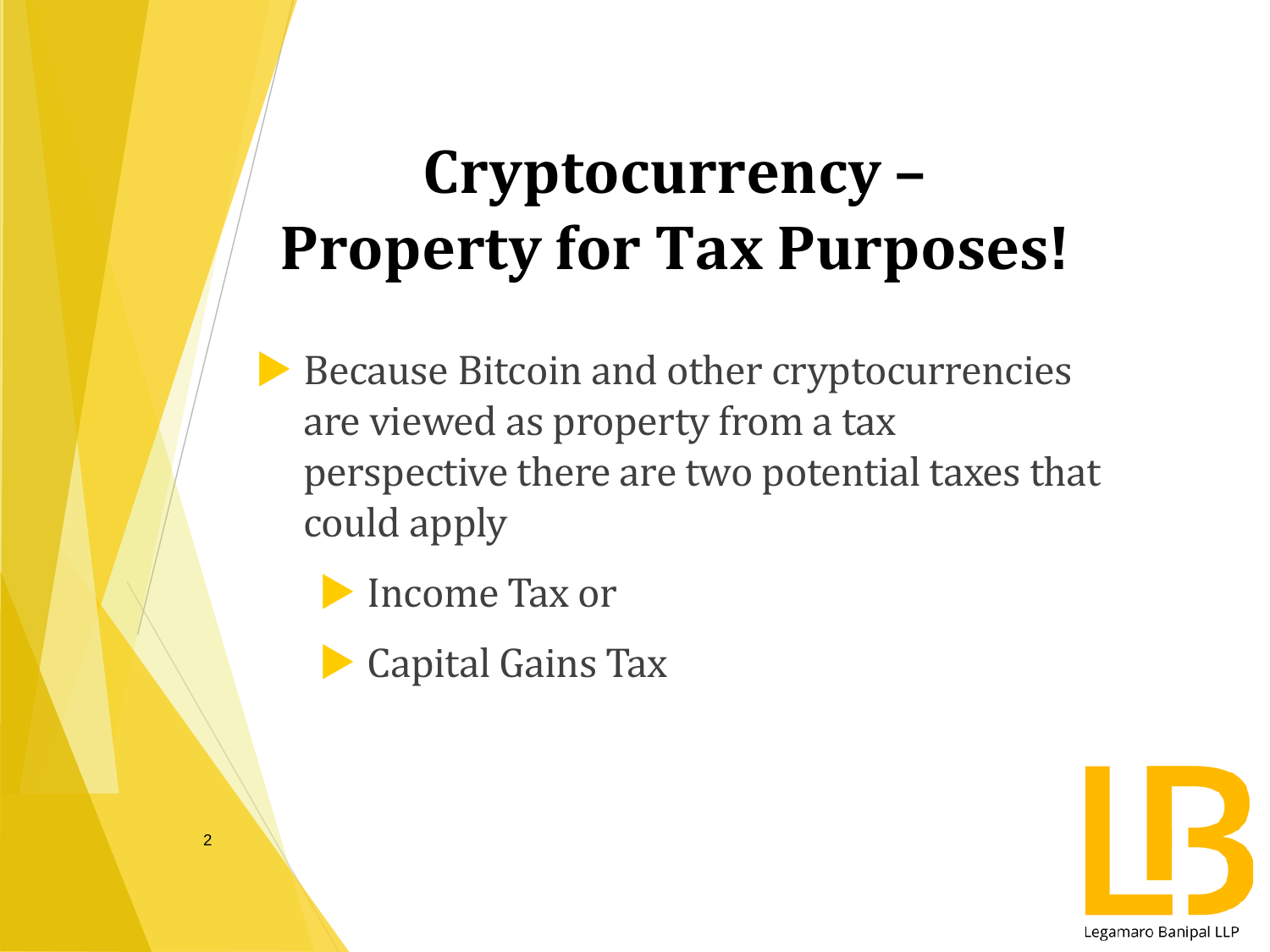### **US Tax Treatment Generally**

### How is crypto taxed?

**Income Tax** 

If you're earning crypto it's taxed like an income.



#### **Capital Gain Tax**

If you're selling, swapping or spending crypto it's taxed as a capital gain.

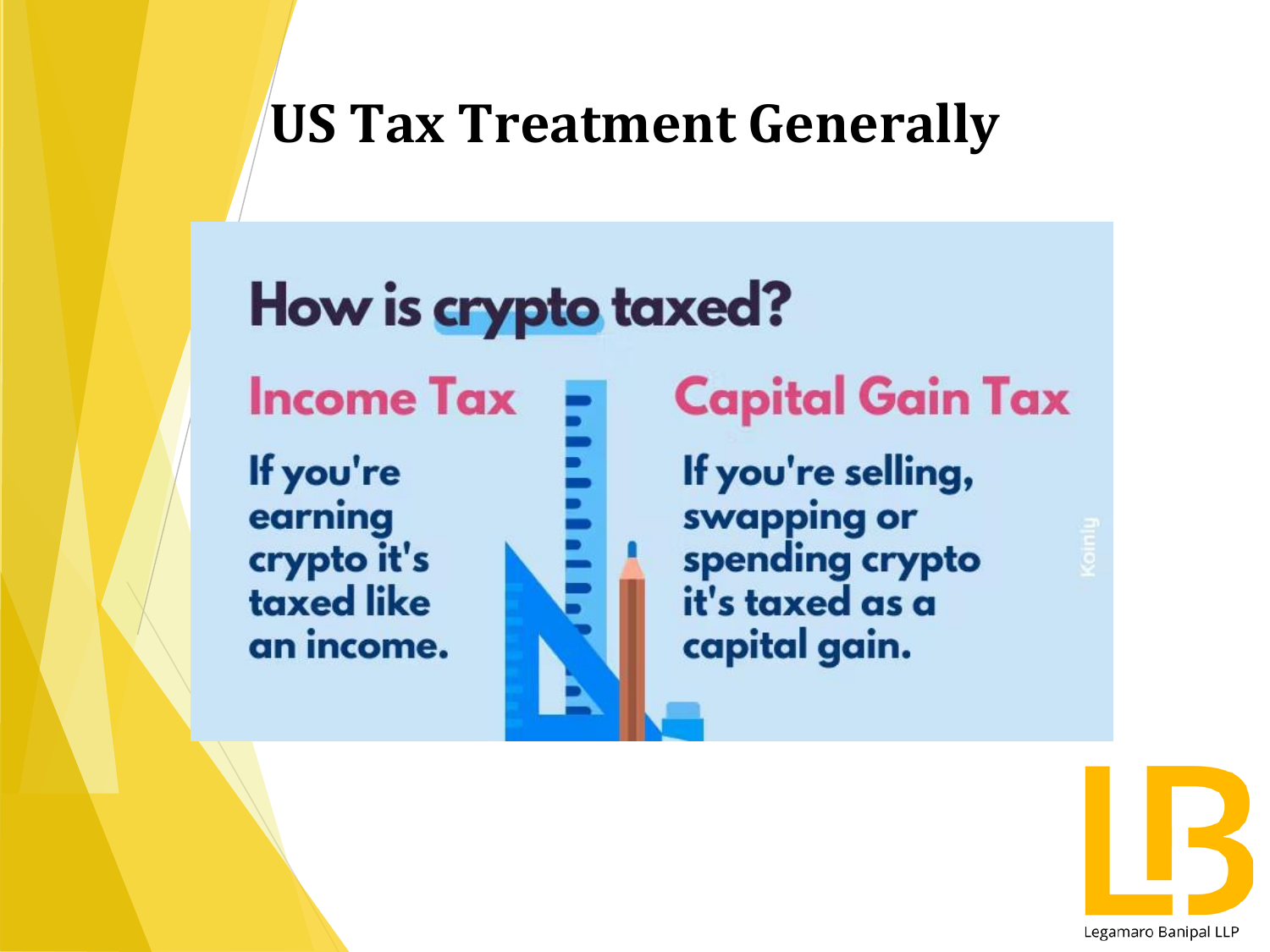# **Earning Crypto?**

- Earning "Business" income, taxable as such "ordinary income"
	- Income from employment
	- **Income from "mining" is likely a business** 
		- **"Proof of work" requires active** maintenance of computers, etc.
		- Same w/ mining "pool" pool's activities are active; partnership's activities "attributed" to partners
		- IRS Position (Notice 2014-21) = "business income"

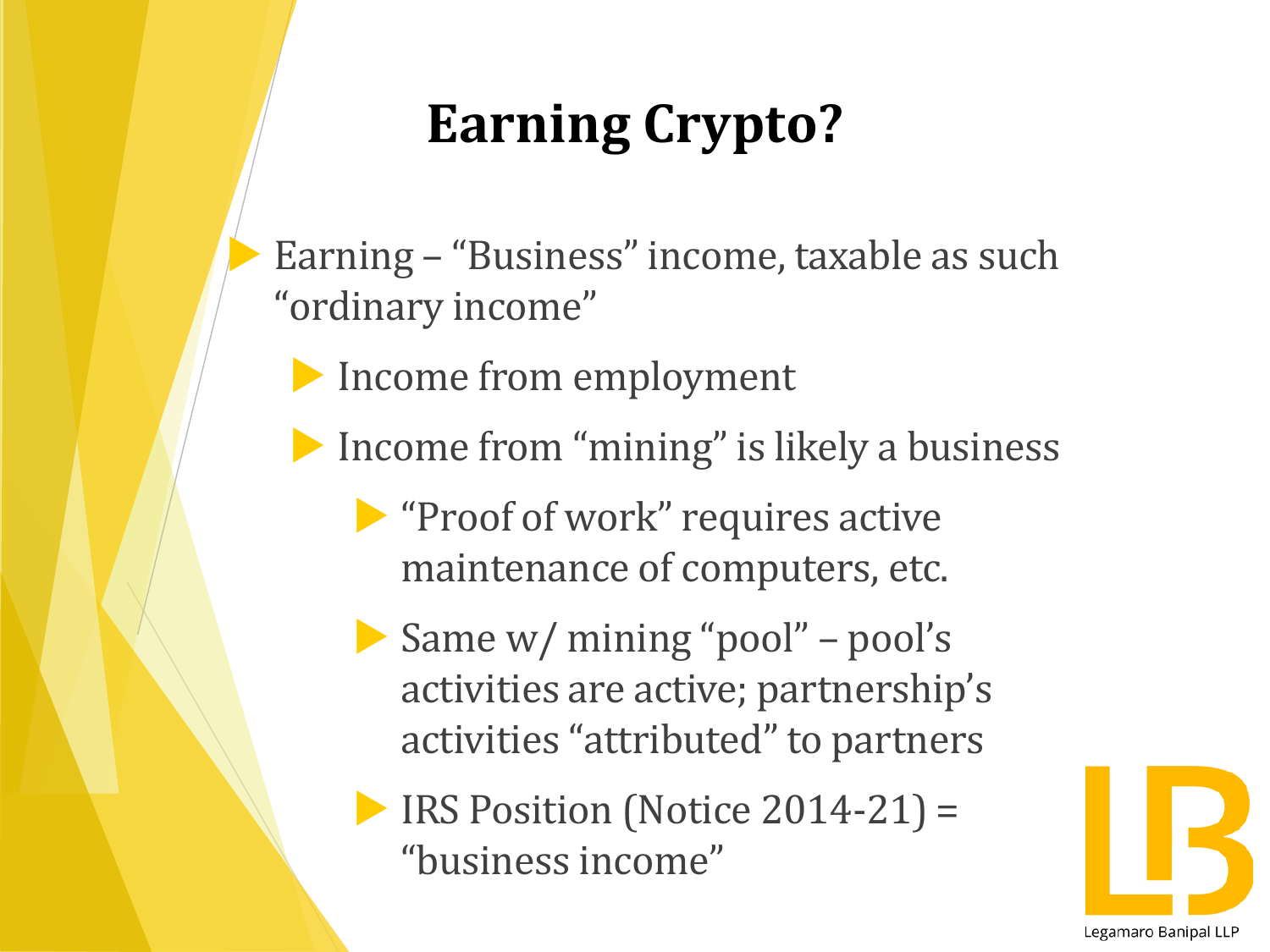### **What about Staking?**

- Less certain, but activities substantially different than mining
	- **Posting coins for reward**
	- Seems like "investing"
- *Jarrett* tax case ongoing: IRS attempted to settle, taxpayer rejected
	- **Taxpayer claims no income from staking** rewards until sells those rewards
	- Analogize to long-standing notion that no income from baking bread or painting works of art until bread/art sold.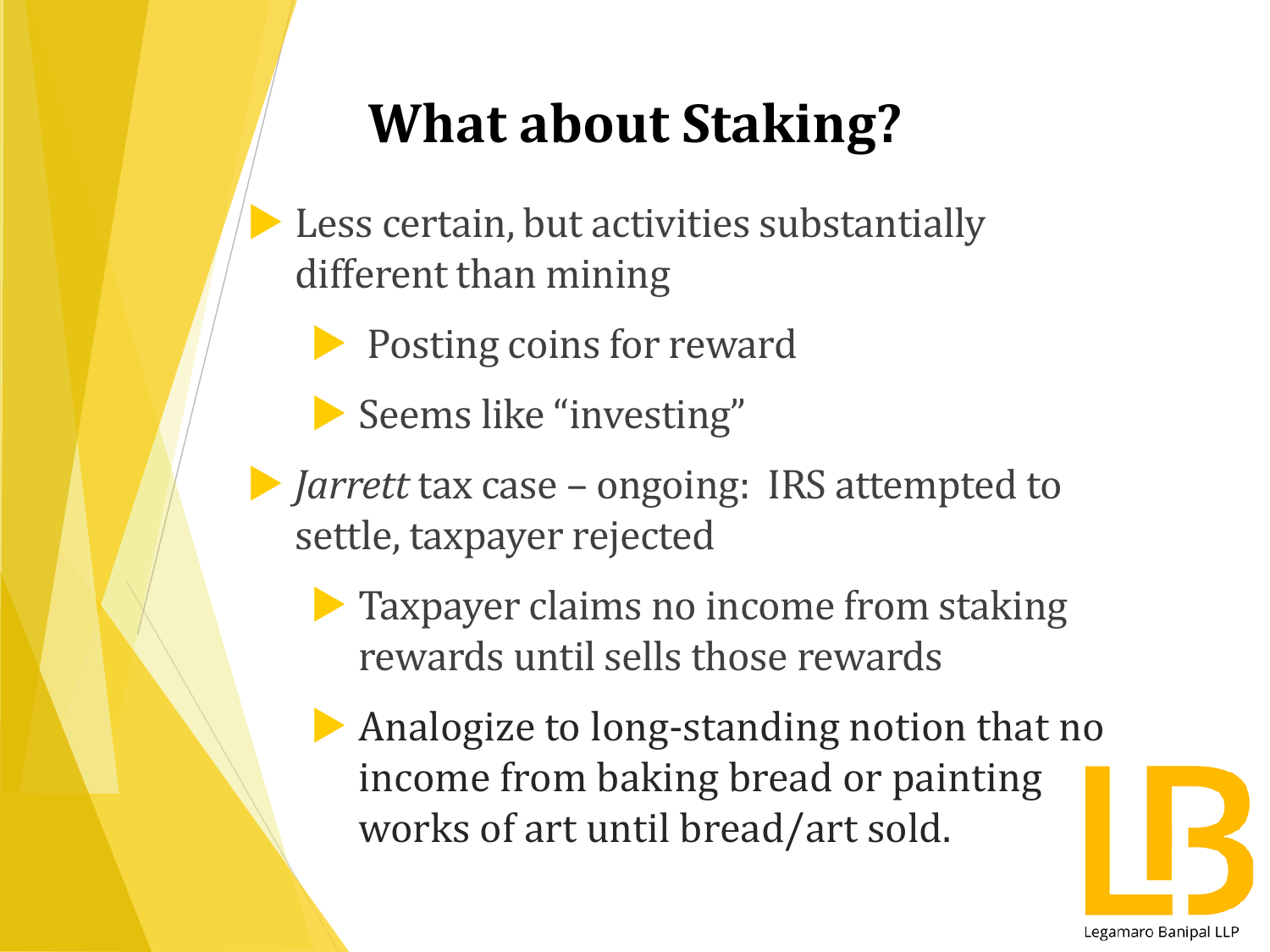### **Business v. Non-Business: Why do we Care?**

- $\blacktriangleright$  Putting aside tax rates, planning strategies depend – in part – on whether activities are business activities or not
	- Many tax-deferral strategies (pension plans, retirement plans, etc.) require nonbusiness activities
	- Otherwise, if activity rises to level of trade or business then tax owed on a current basis

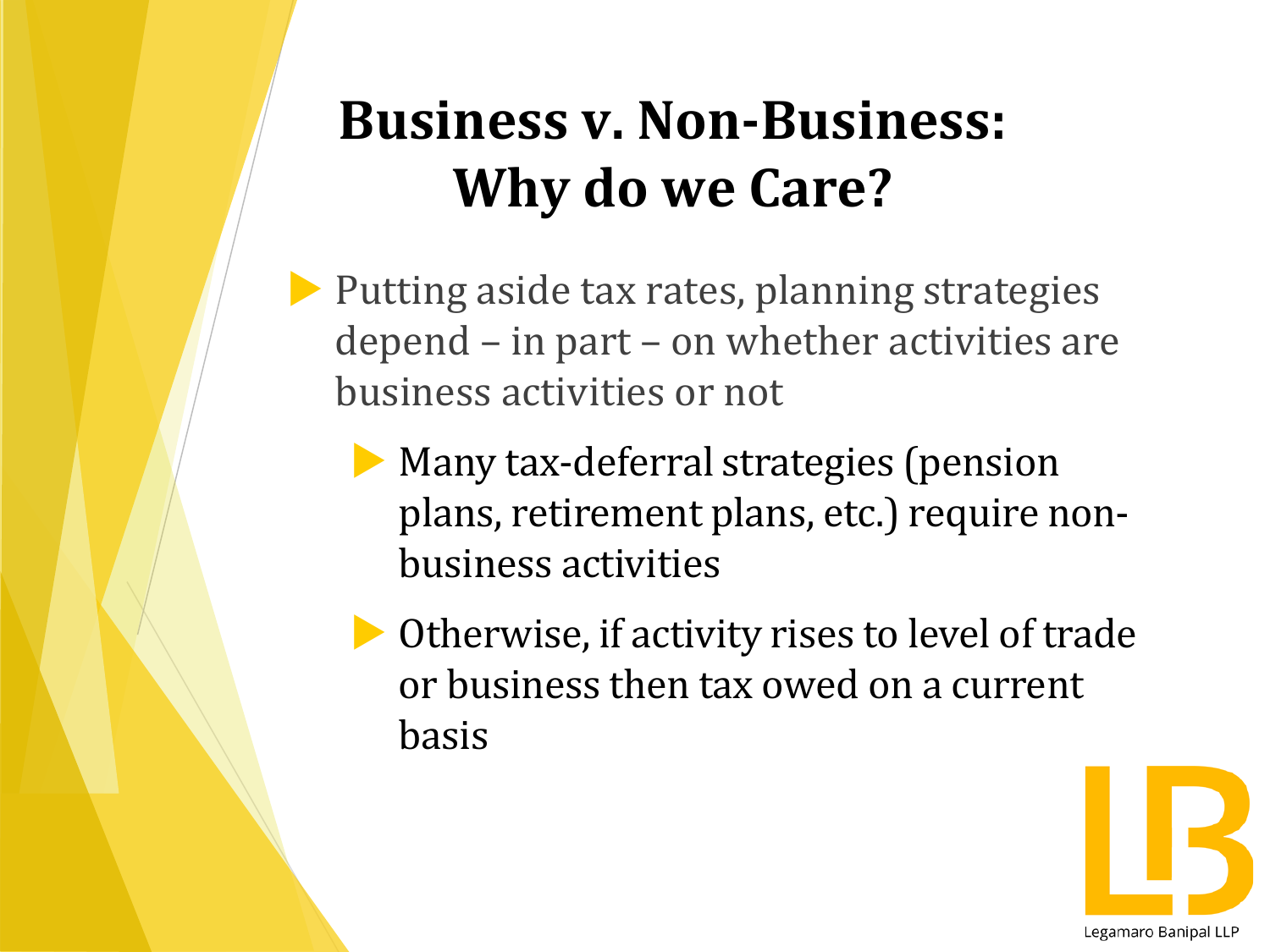### **Comparing Alternatives:**

### **Taxation of Non-Deferral, Non-Business Income**

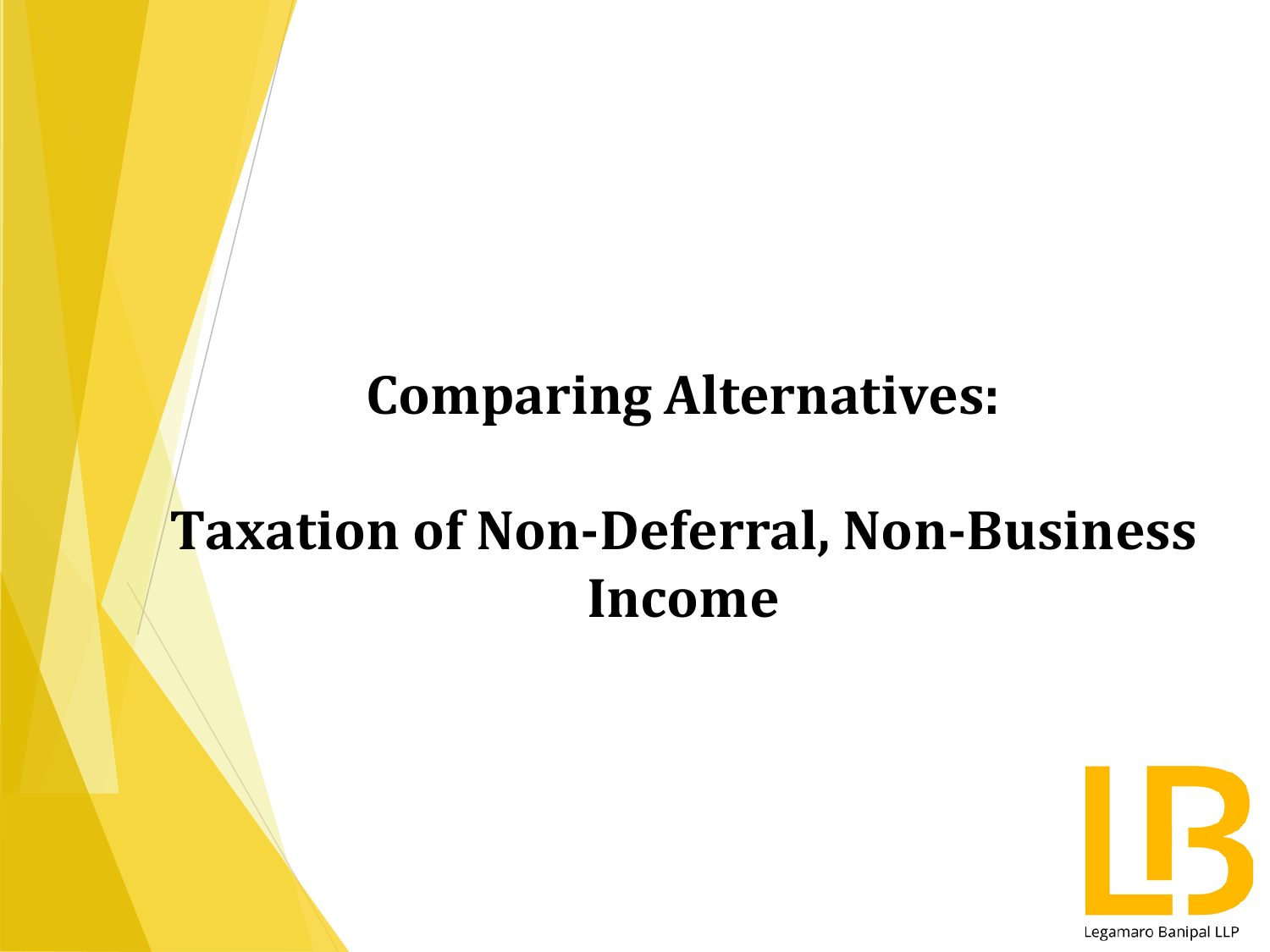### **Gain Triggered When?**

## **Capital Gains Tax USA**

You'll pay tax when you dispose of crypto:

- Sell crypto for fiat
- Trade crypto for crypto
- Spend crypto to buy things

a da dan dan se se se derron de stabil e ch se de se del provato de se describe de seguidade de seguidade de d

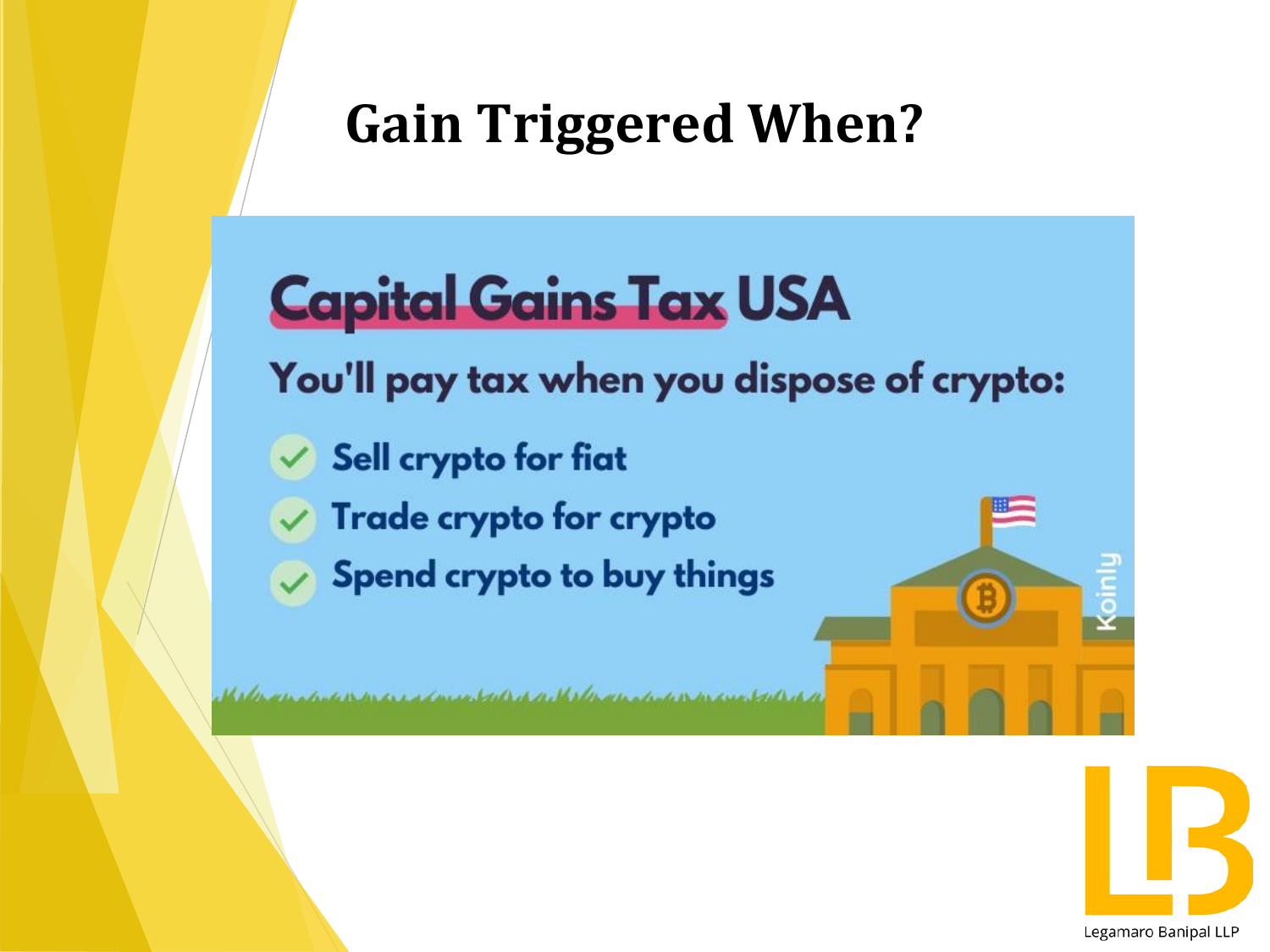### **Holding Period: Determines Rate of Tax**

### **Trading Activity = Short Term Gains**

Hold one Year or Less: Marginal Rates ranging from 0% to 37%

### **HODL = Long Term Capital Gain**

HODL for at least one Year and 1 Day : 0%, 15% or 20% tax rate, depending on other income

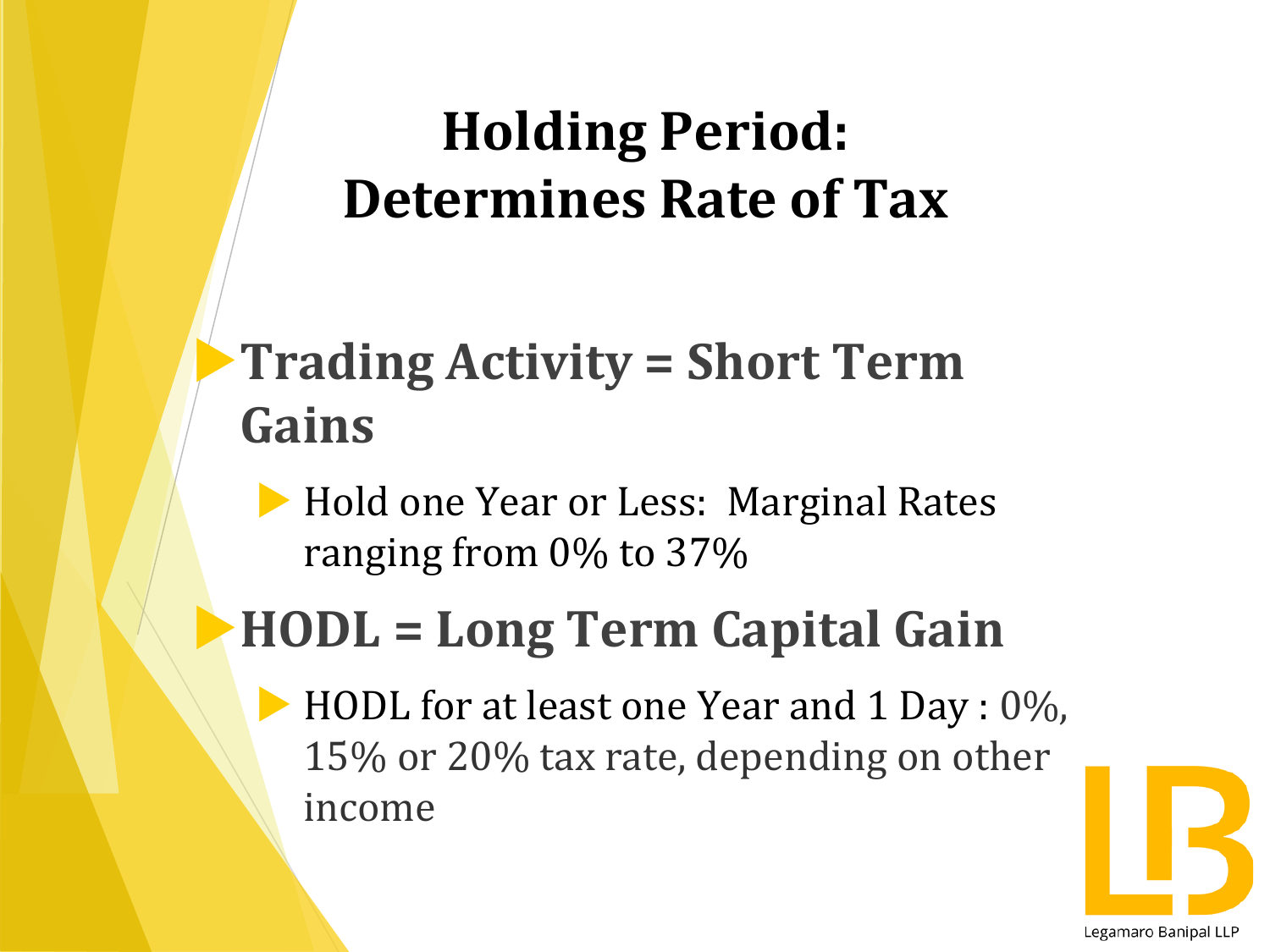### **Non-Trading Investment Income**

#### **"Interest" income**

- taxed at marginal rates  $(0\%$  to  $37\%)$
- **Crypto lending is non-business** income
- **Crypto "dividends"**
	- **also not business income but taxed at** marginal rates

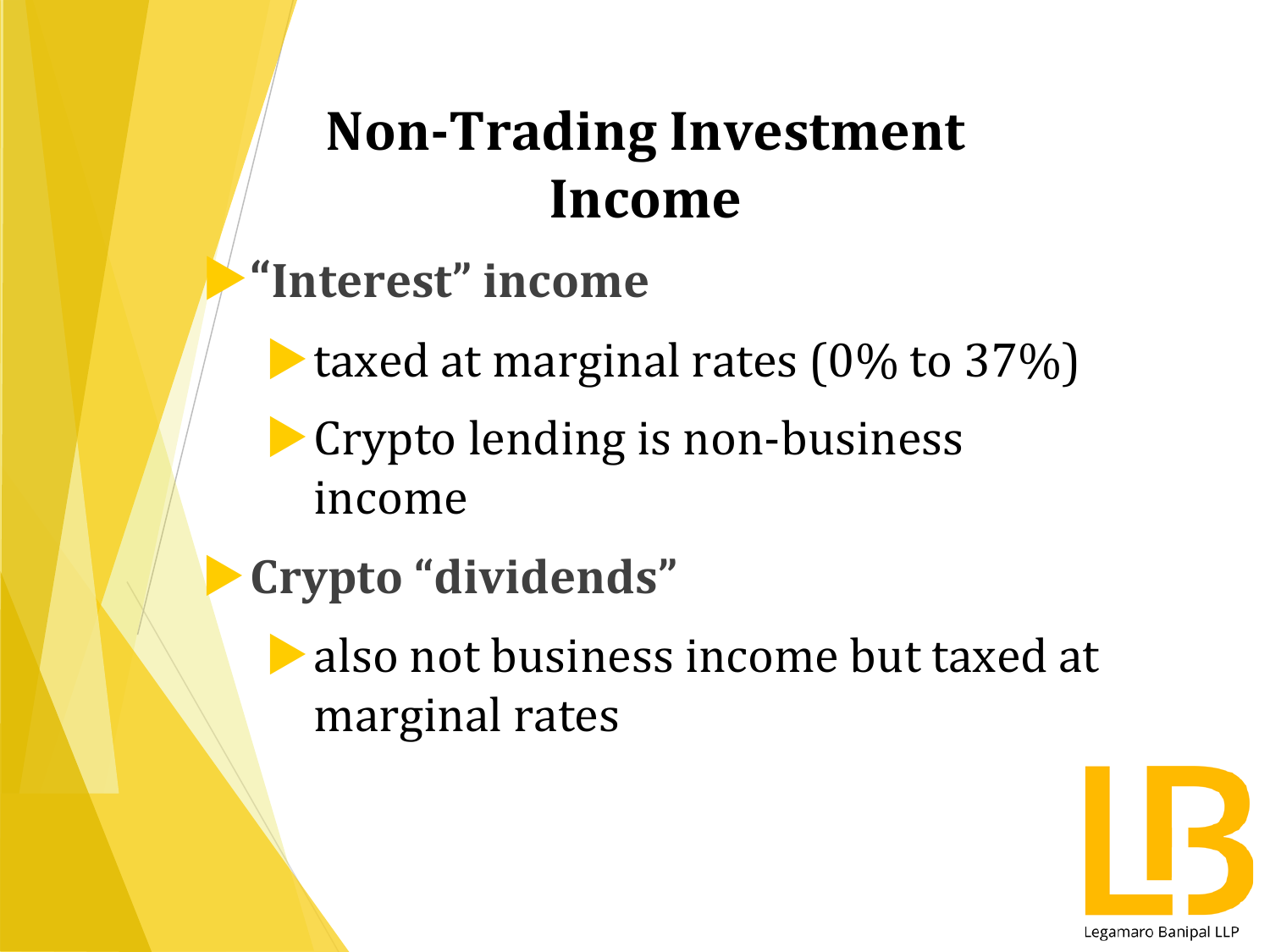### **How Can US Taxpayers Defer/Eliminate Tax on Crypto Non-Business Activities?**

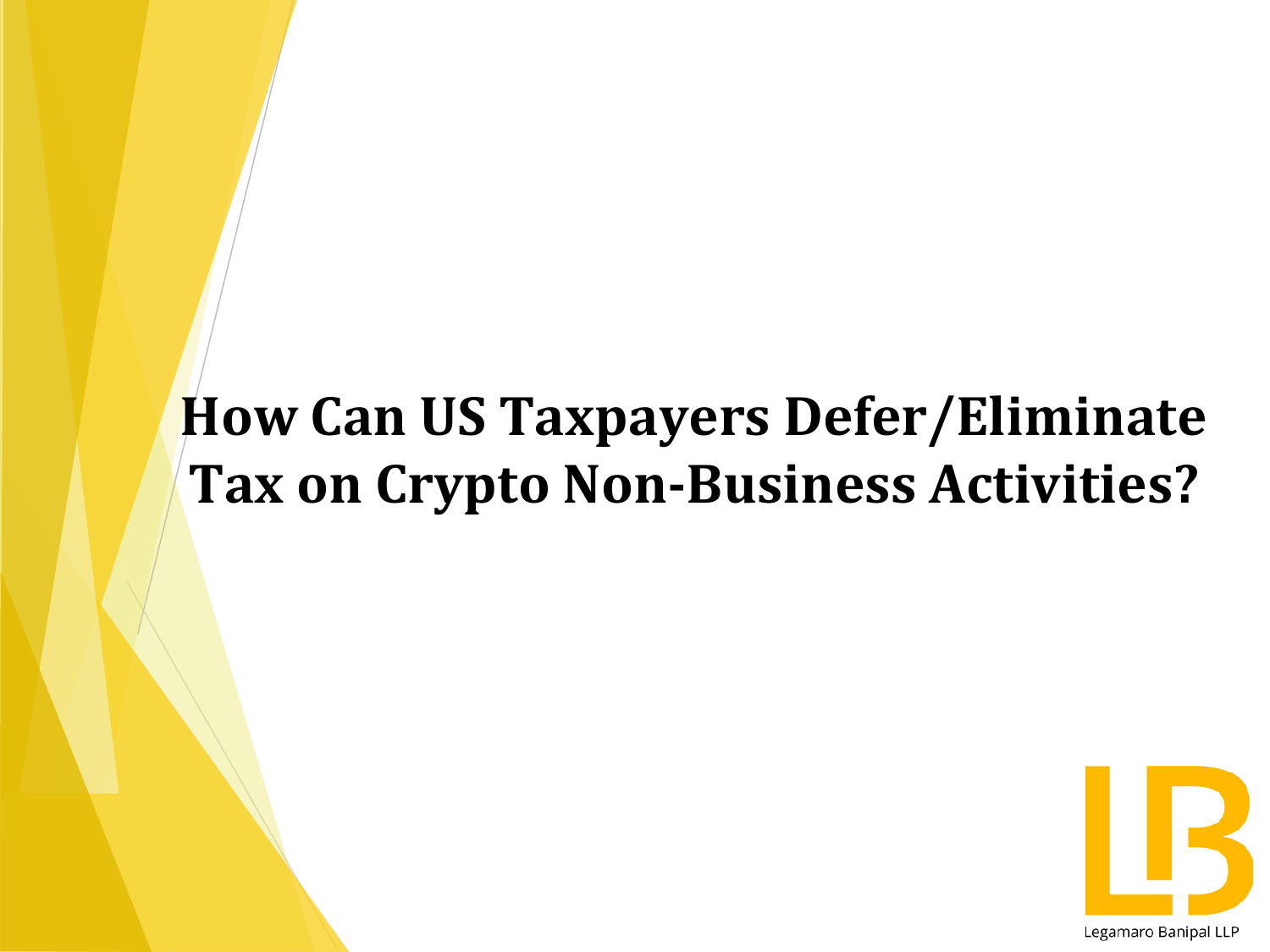### **Viable Strategies to Defer Crypto Income**

Generally same as other investment assets: Key is that **crypto = property** 

**Pension plans** 

Individual Retirement Accounts

Charitable Remainder Trusts

Idea is that you have **tax-free investment growth** and, depending, **tax-free use** of funds

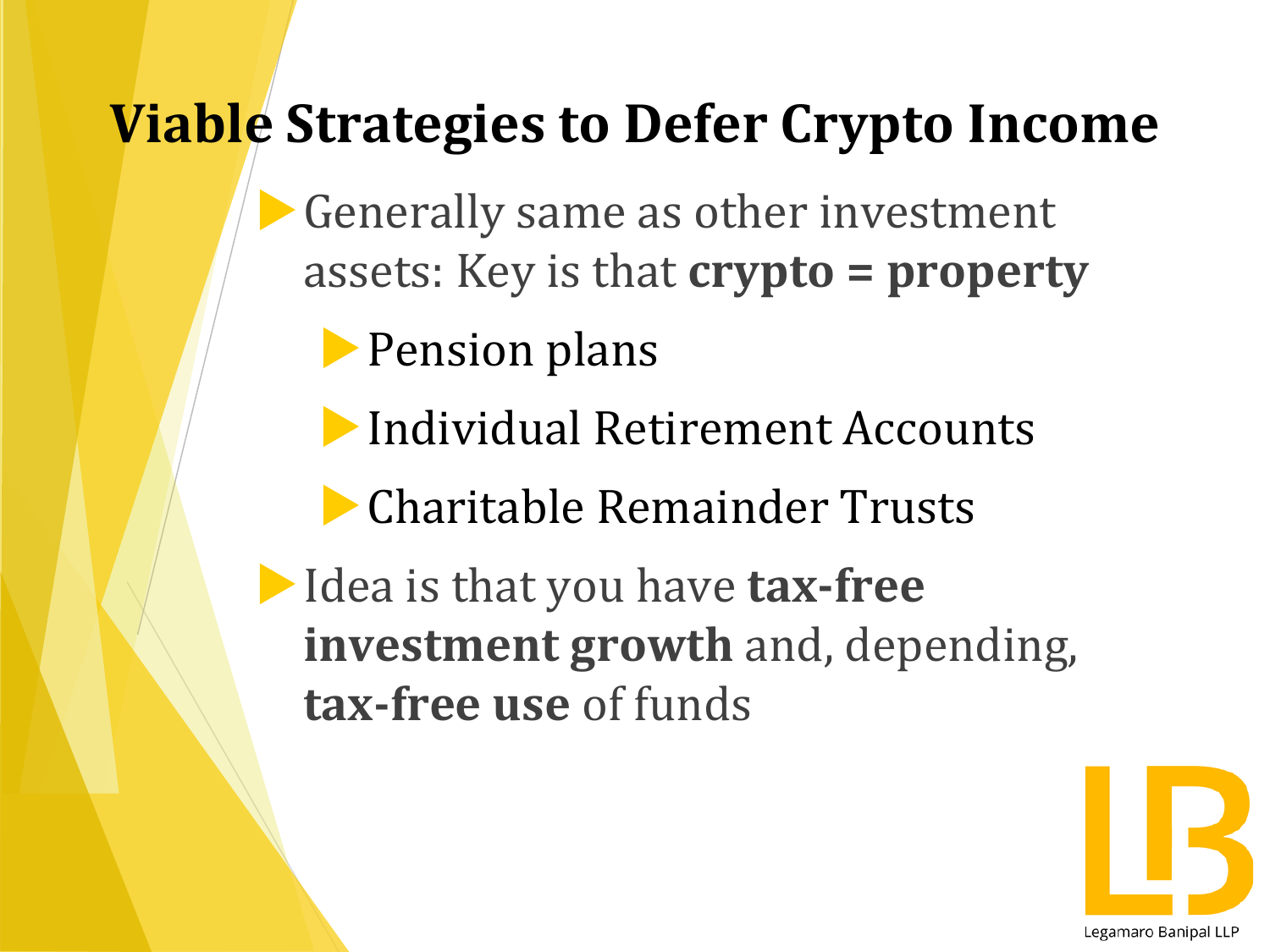**Use of Individual Retirement Accounts ("IRAs") to Minimize/Eliminate Crypto Trading Tax**

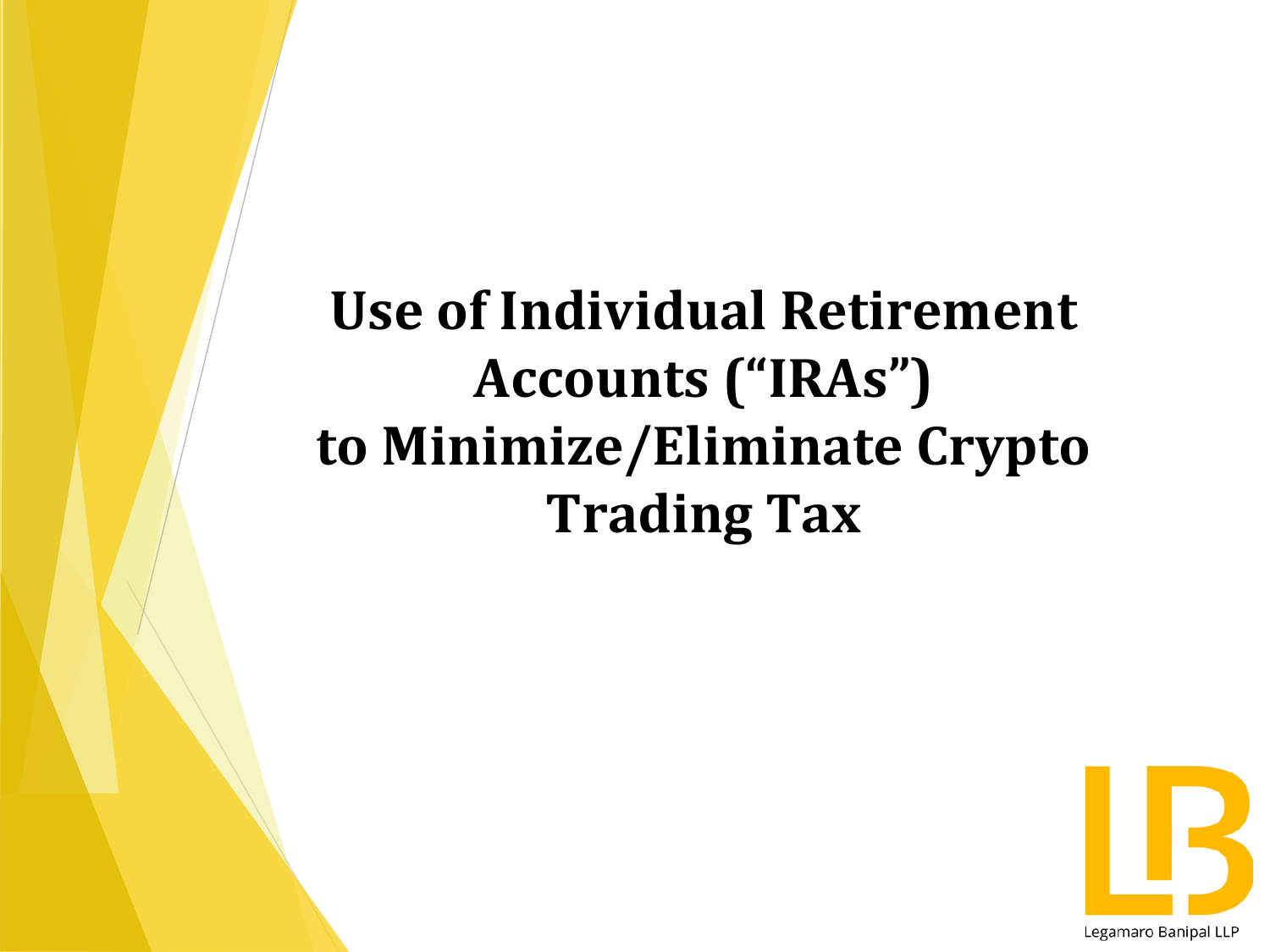### **Individual Retirement Accounts: Traditional IRA**

Funded with "pre-tax" money, meaning taxpayer is eligible for a deduction from income for contributions

Contributions subject to annual limits **\$7000 if over 50 years, \$6000 if under** Deduction "phases out" over certain income Tax-free investment growth Taxable distributions included in income at marginal rates – regardless of character earned within IRA - and "minimum" distributions required Distributions for taxpayers younger than 59 ½ subject to penalty charge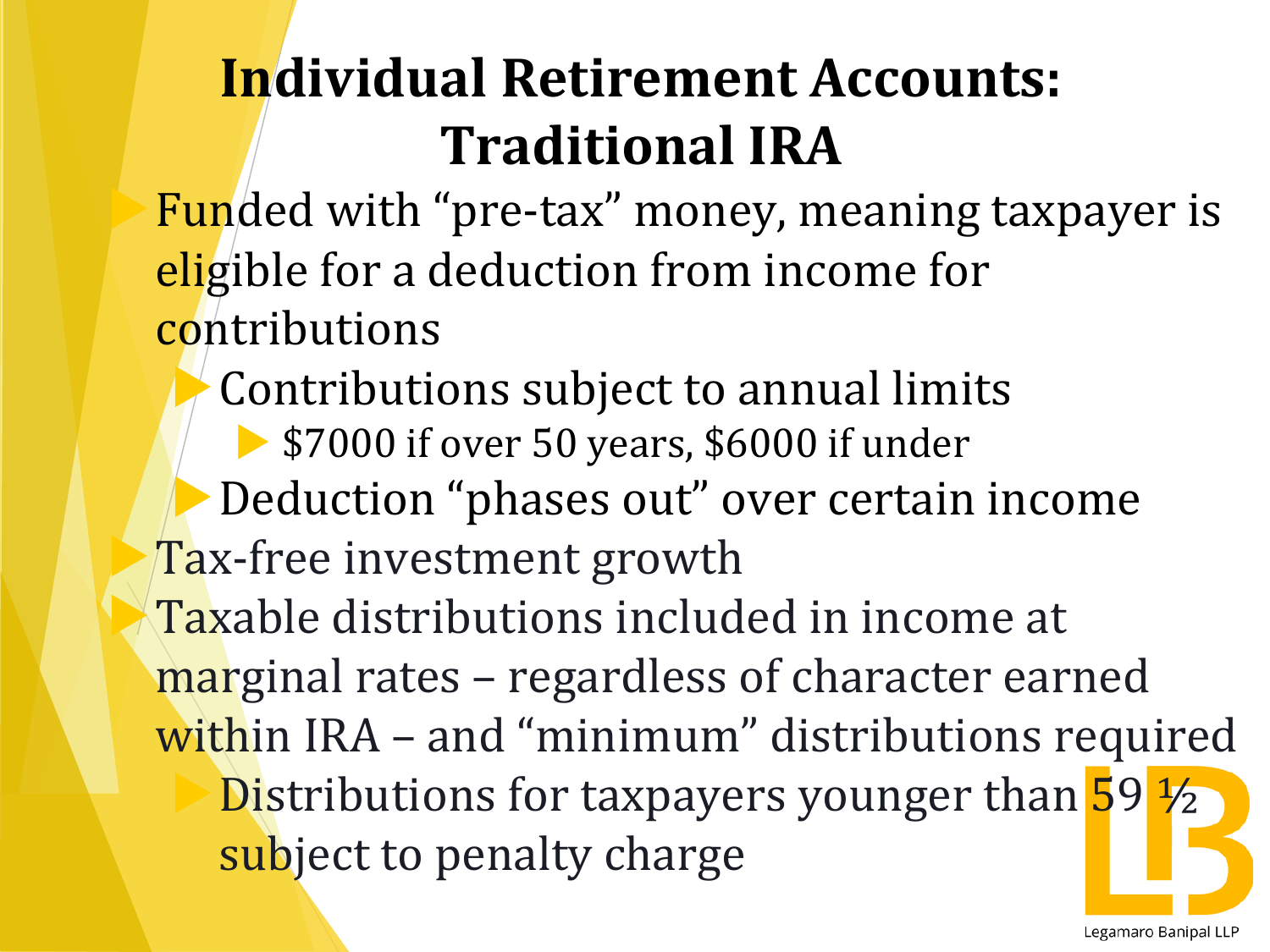### **Individual Retirement Accounts: Roth IRA**

Generally, not available for taxpayers with income over certain levels (e.g., MFJ @ \$214,000)

Funded with after-tax dollars

Contributions subject to annual limits

**\$7000 if over 50 years, \$6000 if under** 

**Tax-free investment growth** 

Tax-free distributions for taxpayers *older* than 59 ½ where Roth IRA is at least 5 years old

No minimum distributions

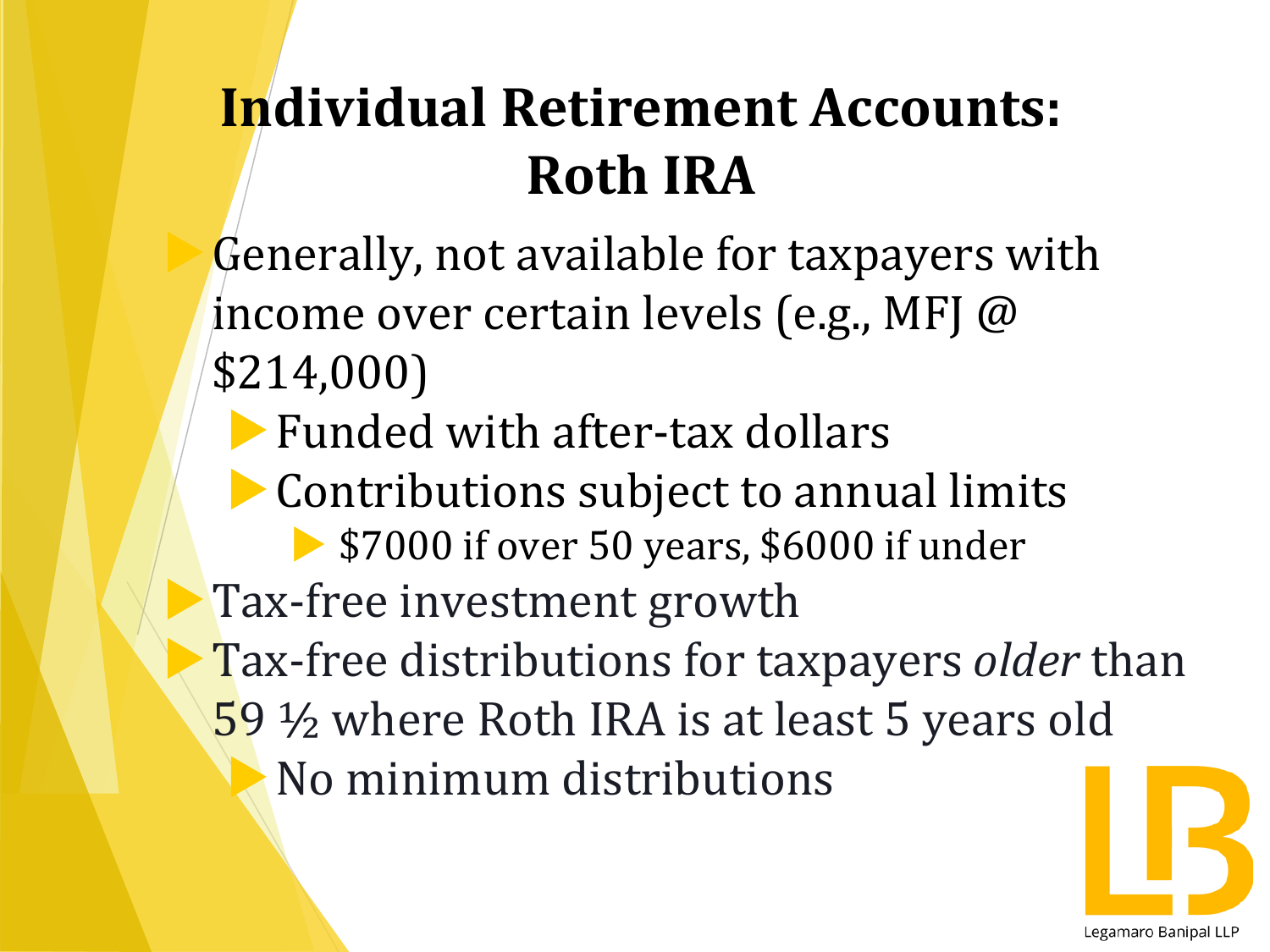### **"Back-Door" Roth IRA**

Although Roth IRAs are generally not available for taxpayers with income over certain levels, workaround exists

Can't contribute existing crypto holdings to an IRA (Roth) or otherwise, but can "convert" existing IRA into a Roth IRA

- Conversion is taxable
- Investment growth and distributions = tax-free

Like other Roth IRAs, tax-free distributions for taxpayers *older* than 59 ½ where Roth IRA is at least 5 years old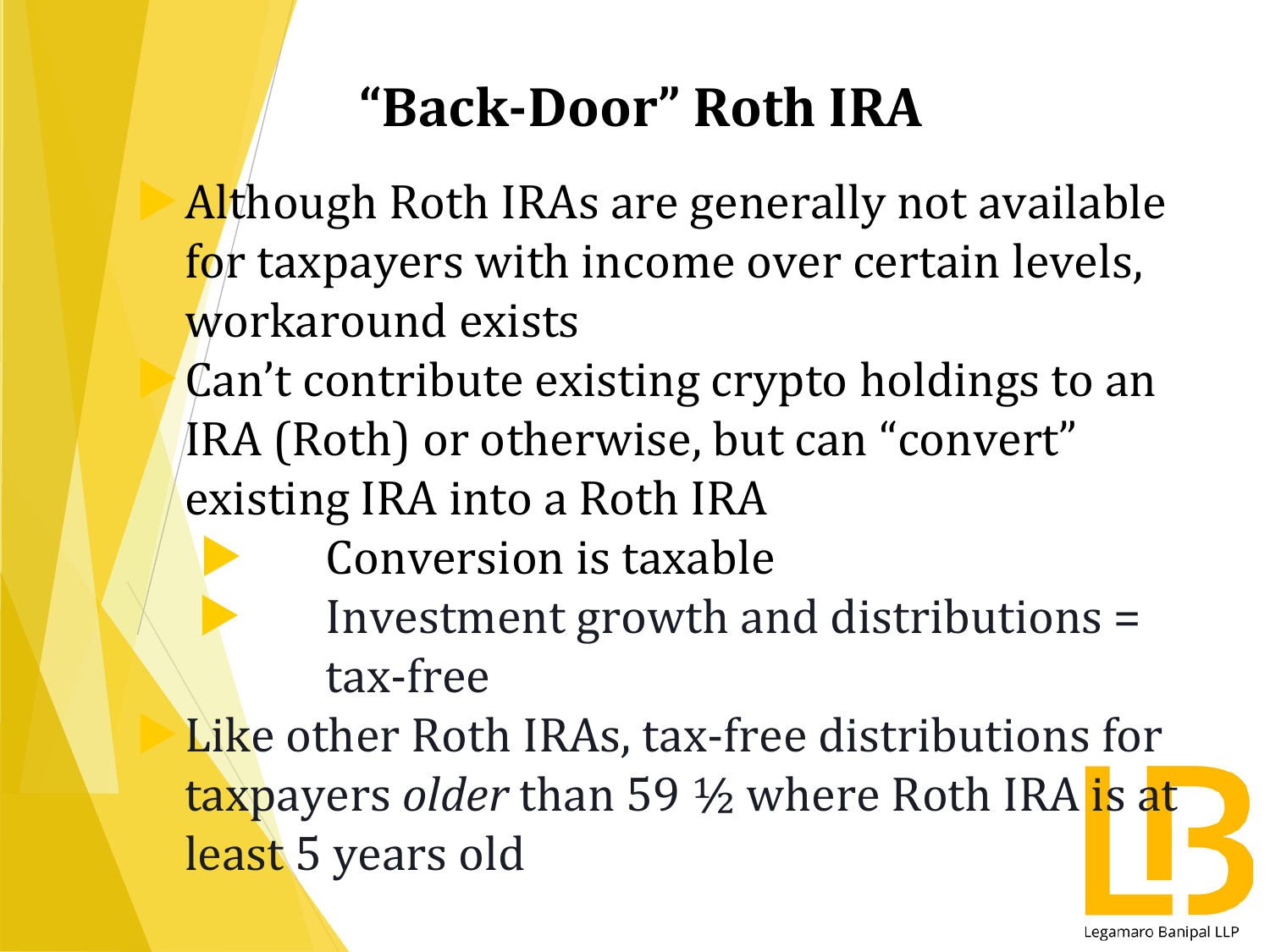### **Most Practical for Higher-Income Taxpayers?**

- ➢ Convert existing traditional IRA into a Roth IRA
	- ➢ Pay tax on conversion at marginal rates

➢ No 10% penalty for conversion (regardless of age or income) ➢Trade away!

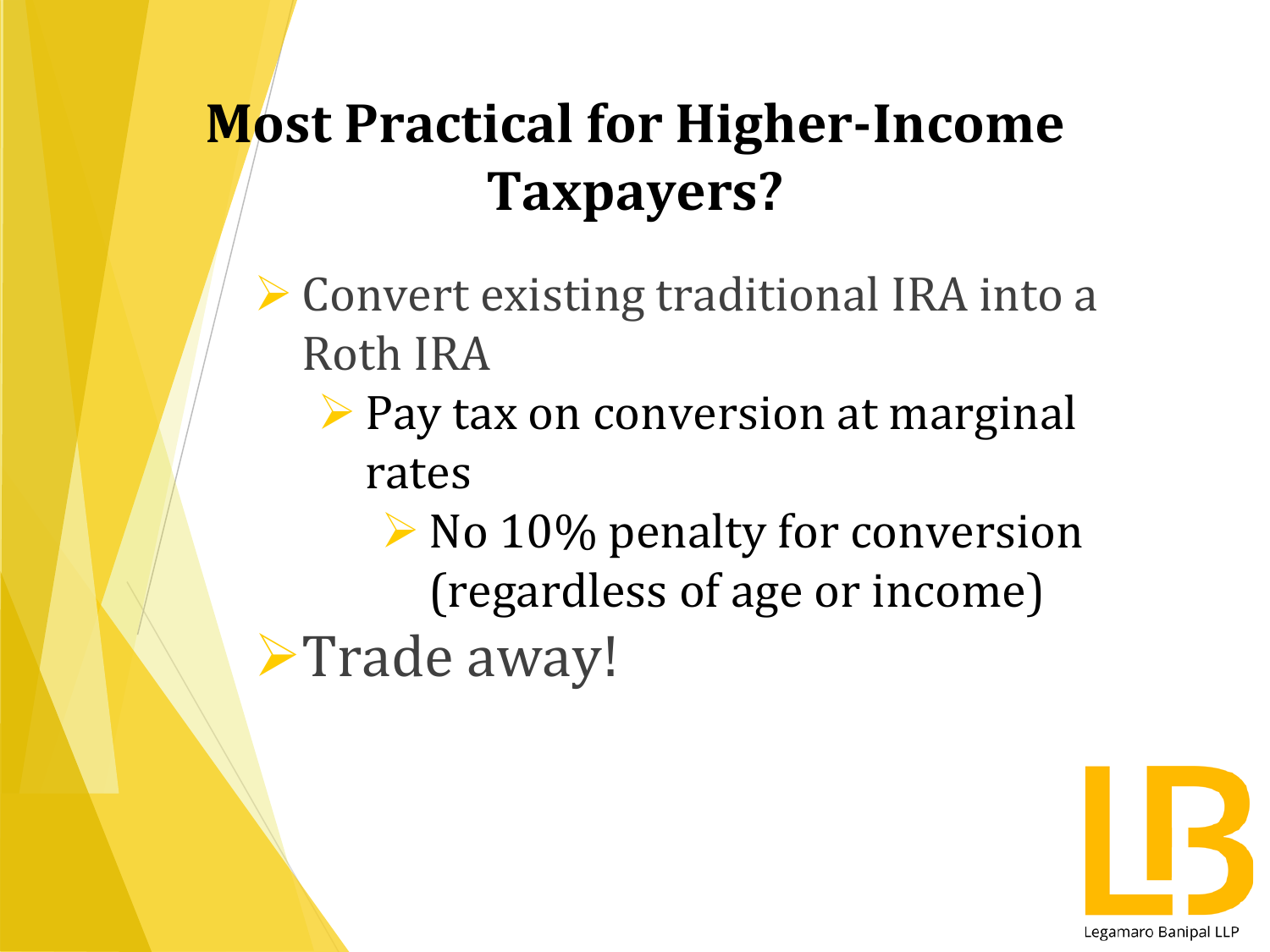### **Charitable Remainder Trusts**

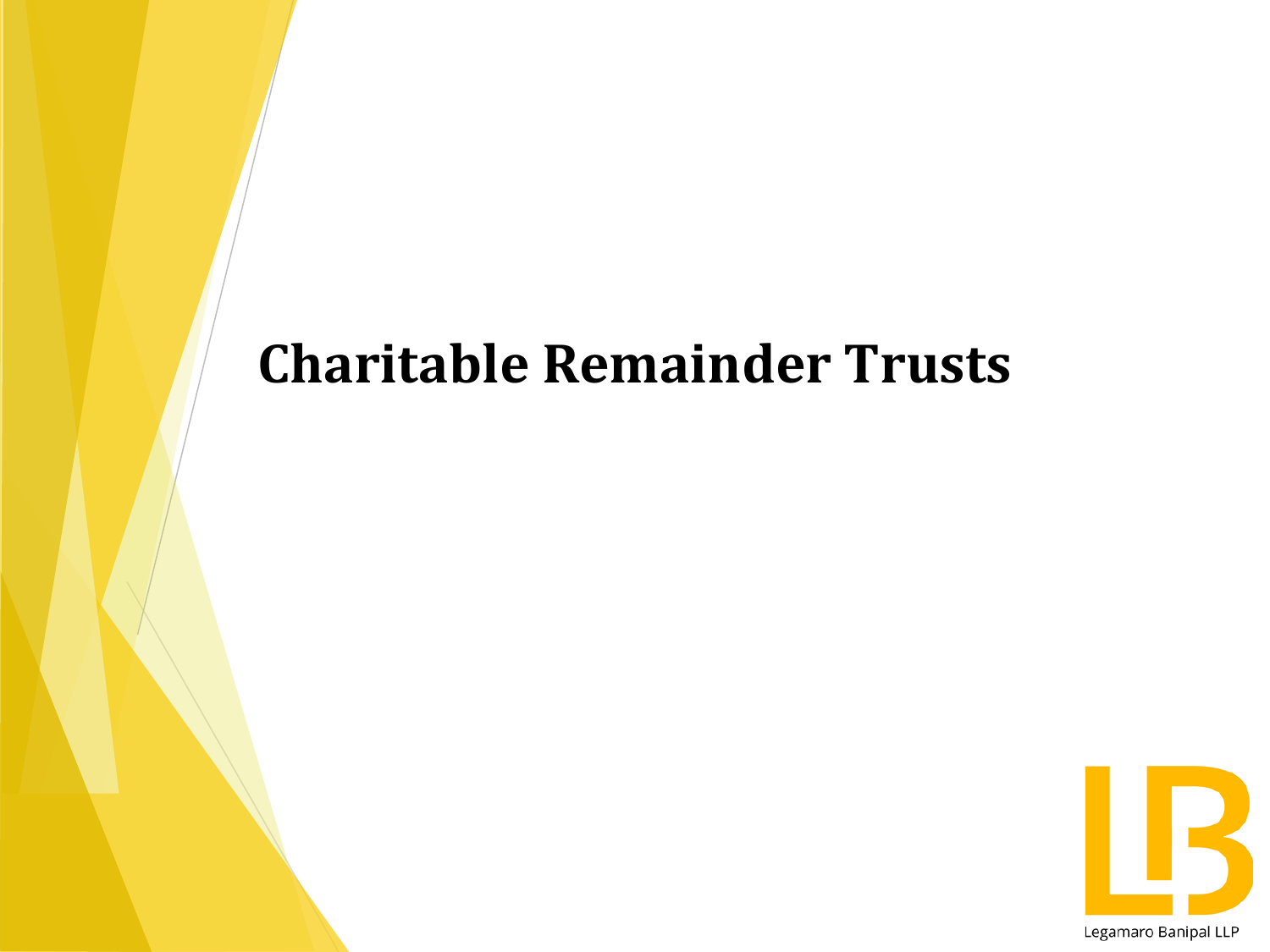### **Charitable Remainder Trust**

- A "split-interest trust", a charitable remainder trust (a "CRT") offers those taxpayers with charitable intent the advantage of making "split gifts" – a gift in part to charity and a gift in part either to others or to be retained for themselves during their lifetimes.
- Through careful choice of jurisdiction, planning and drafting, taxpayers may enhance the after-tax benefits of a CRT – so much so that the after-tax benefits outweigh the charitable cost.

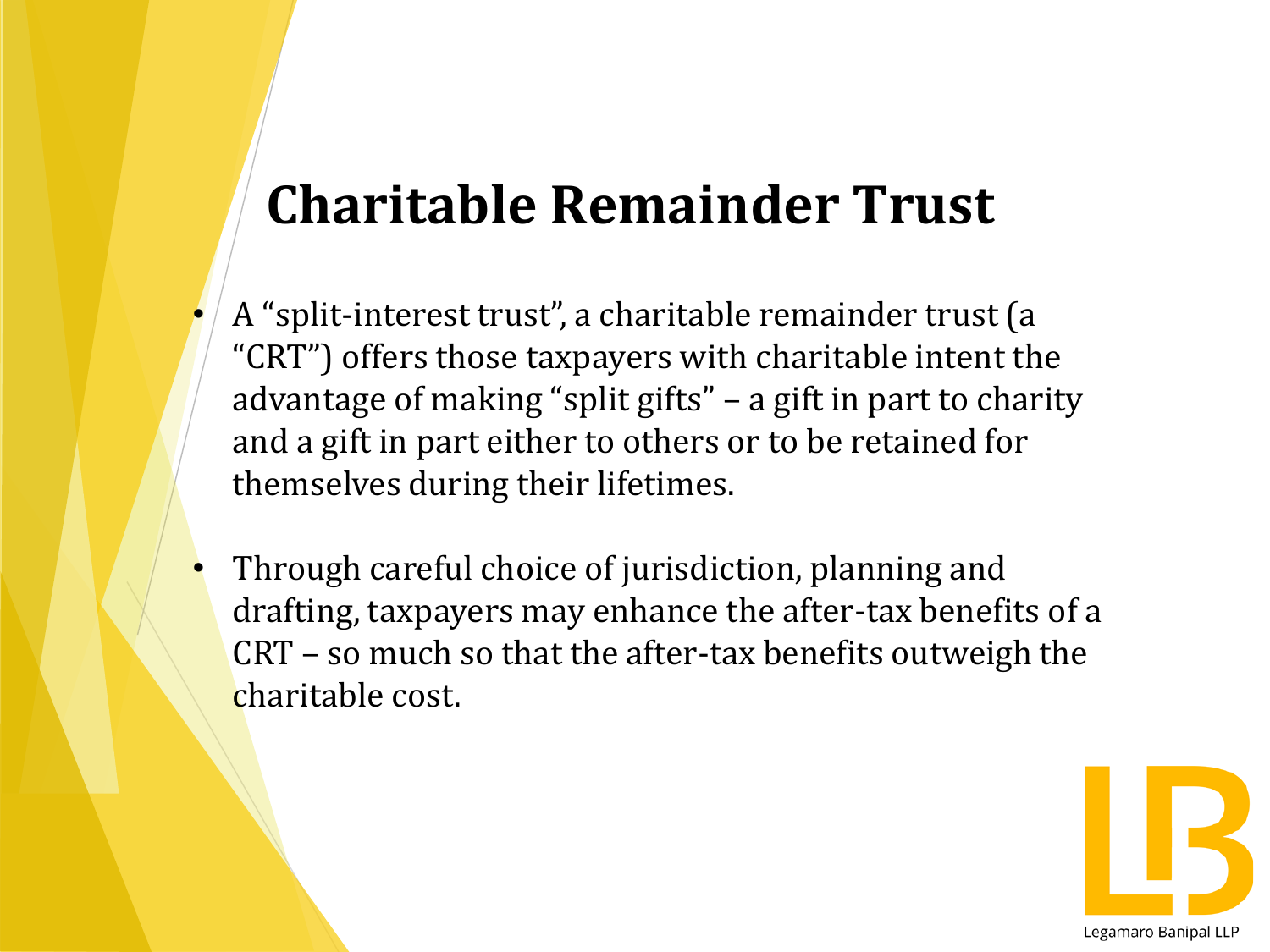### **Charitable Remainder Trusts: Benefits**

- Deferral of income tax "within" CRT permitting tax-free diversification of portfolio ➢ Contributions of unencumbered assets = taxfree
	- ➢ May contribute crypto wallet to CRT taxfree
- Contributions give rise to tax (charitable) deduction
- Tax-deferred income stream retained by beneficiary and family members

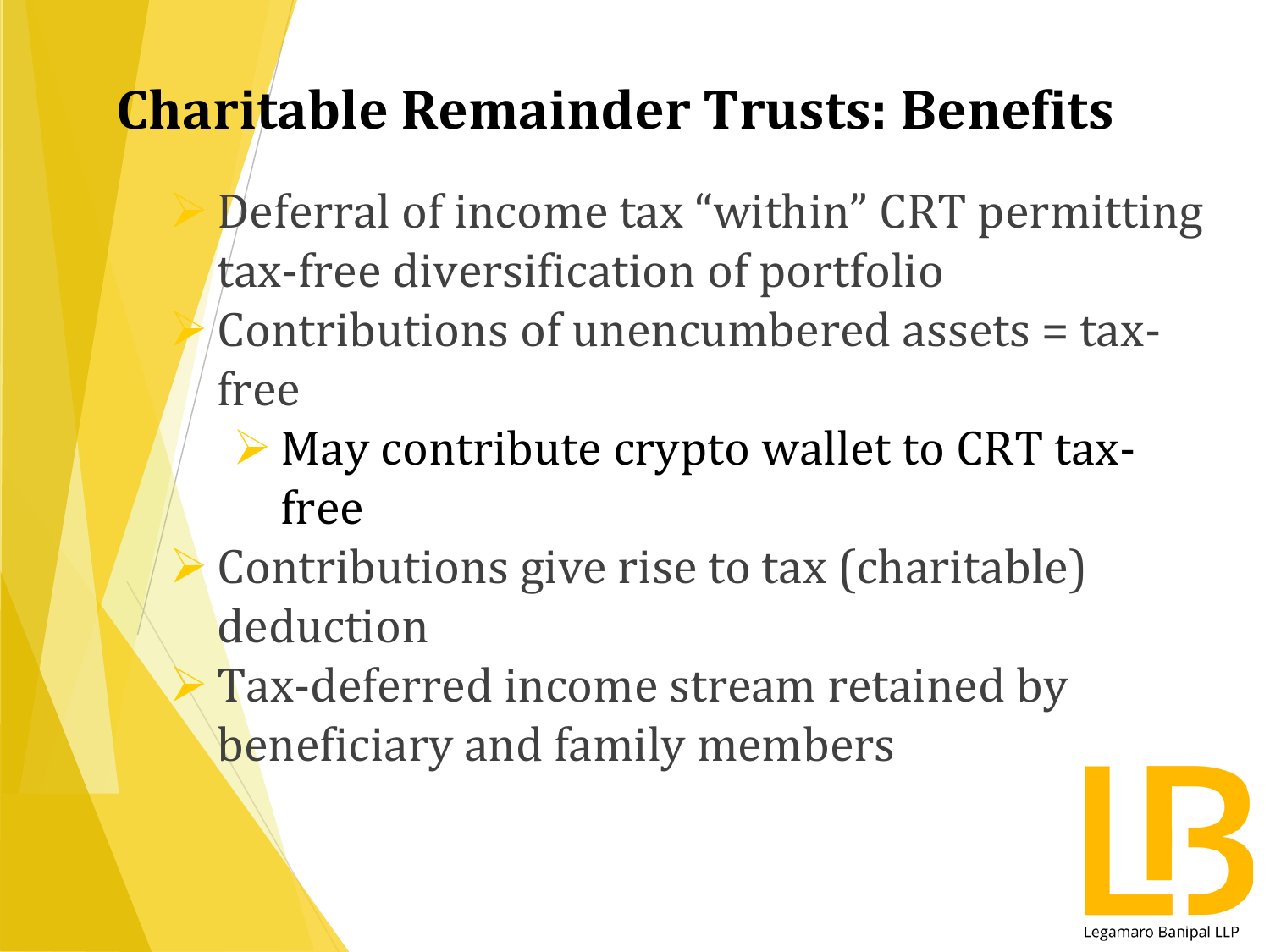## **More Specific Requirements**

- ➢ Trust = irrevocable with completed transfer of assets
- ➢ "Unitrust amount" payable to non-charitable beneficiaries at least annually (except in case of NIMCRT or NICRT) –"implied yield" set by statute
- $\triangleright$  Actuarial value of remainder interest to charity must be at least 10% of transfer at time of funding, based upon implied yield, trust term, pay-out percentage
- ➢ Unitrust annual pay-out not less than 5% nor more than 50% of CRT fair market value
	- ➢ No ability to leverage (no margin, no borrowing)
		- ➢ No "personal use" of assets within CRT.

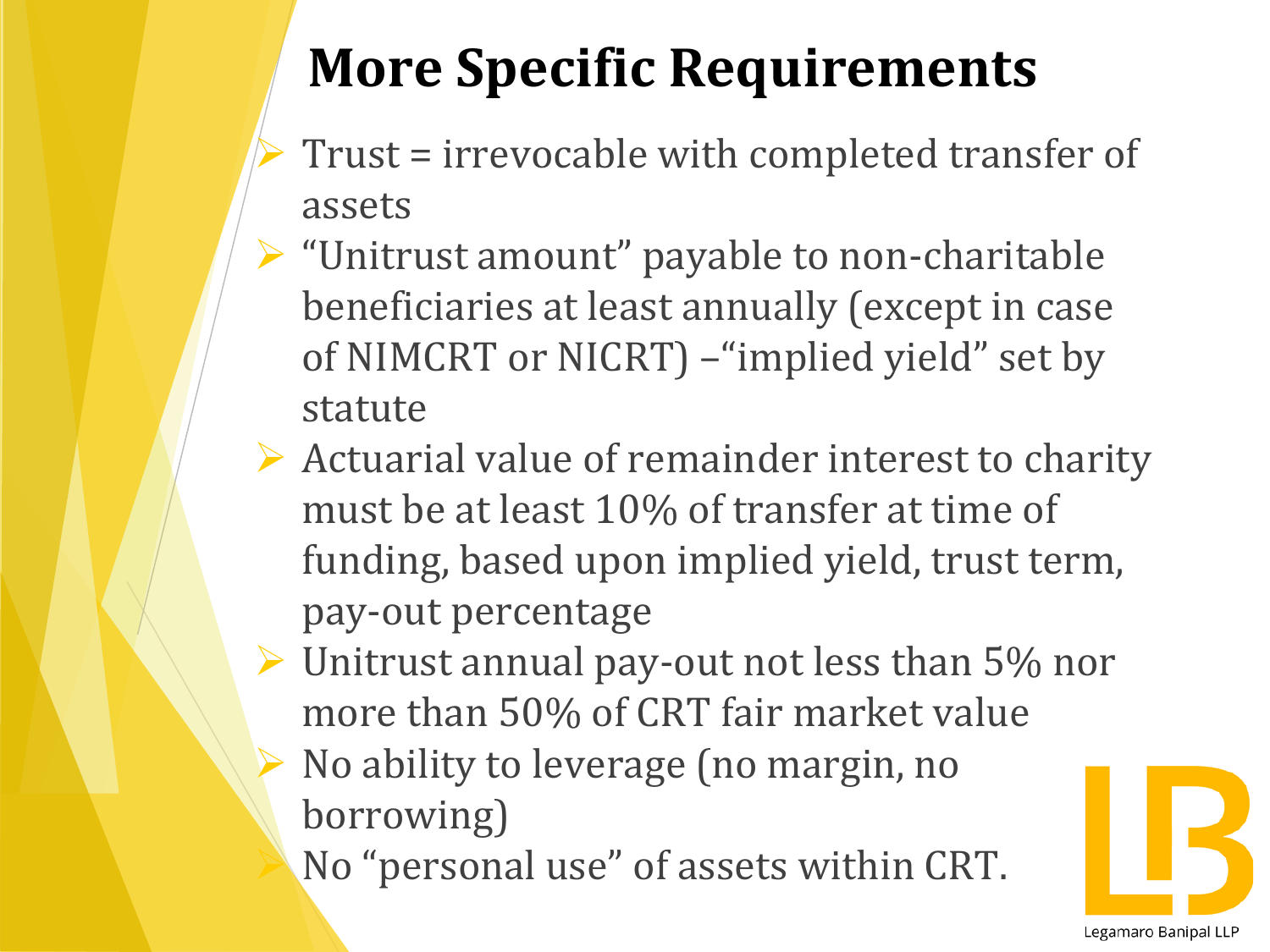### **CRT Tax Treatment Generally**

CRT itself s tax-exempt unless unrelated business taxable income present – i.e., no "mining" allowed, staking questionable but likely permissible

Unitrust payments are taxed to non-charitable beneficiaries under tiered system, as follows:

➢ Ordinary income  $\triangleright$  Short term capital gains  $\triangleright$  Long term capital gains  $\triangleright$  Tax exempt income ➢ Corpus In-kind distributions may trigger capital gains

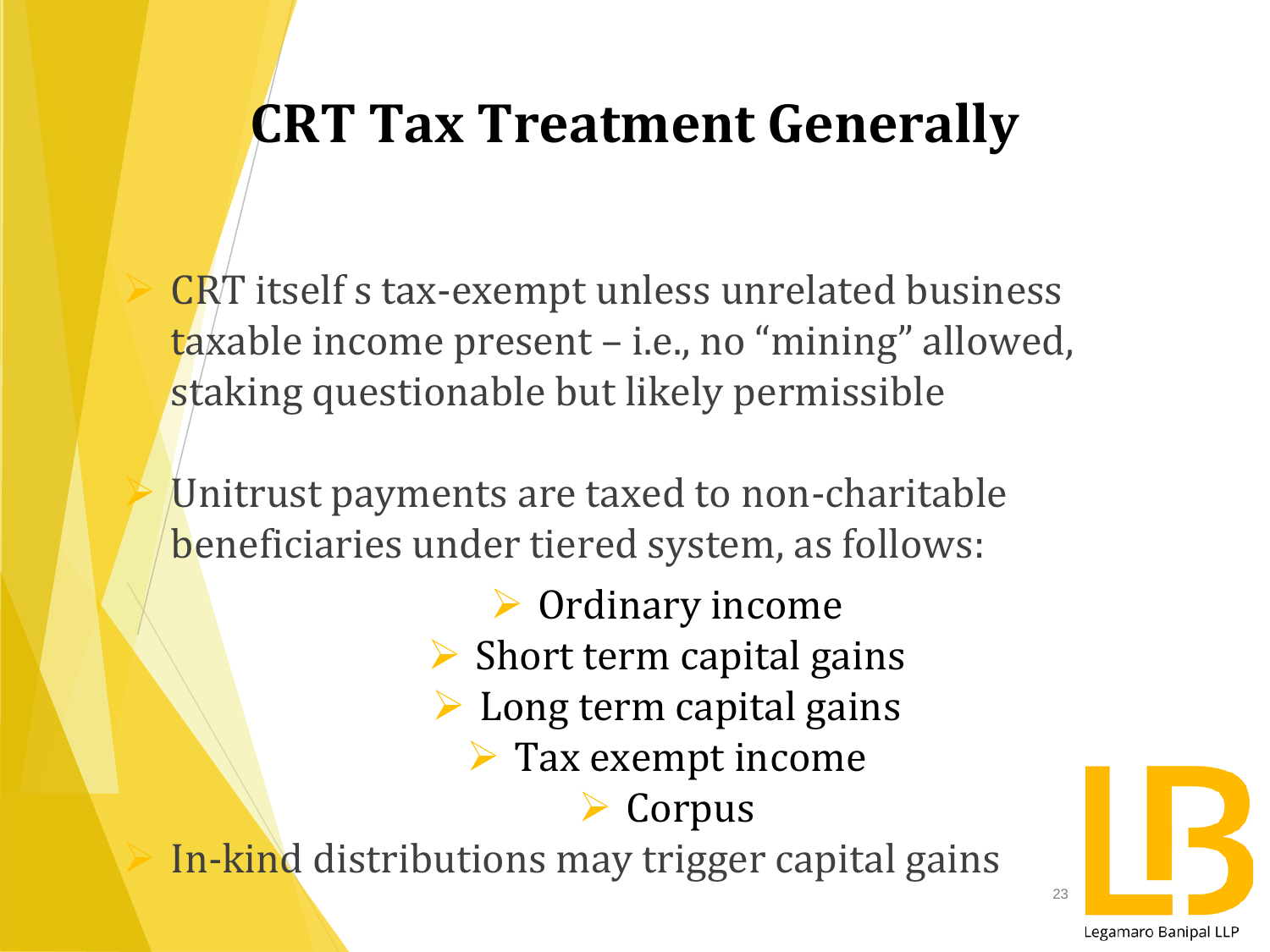### **Sale of Crypto Assets = Tax-Free**

#### **CRT is exempt from income tax**

- 1. Contribution of crypto gives rise to charitable contribution deduction with taxpayer entitled to annual distributions equal to (e.g., 10%) of FMV of assets (measured annually)
- 2.  $CRT$  selling crypto/other assets exempt from tax
- 3. Reinvestment in crypto (or other assets) is tax-free
- 4. Taxable income realized only when taxable taxpayer receives a distribution of crypto gains
- 5. Gains taxable as HODL gains or short-term or interest or . . .
- 6. At end of term (e.g., 20 years), balance goes to charity



Legamaro Banipal LLP